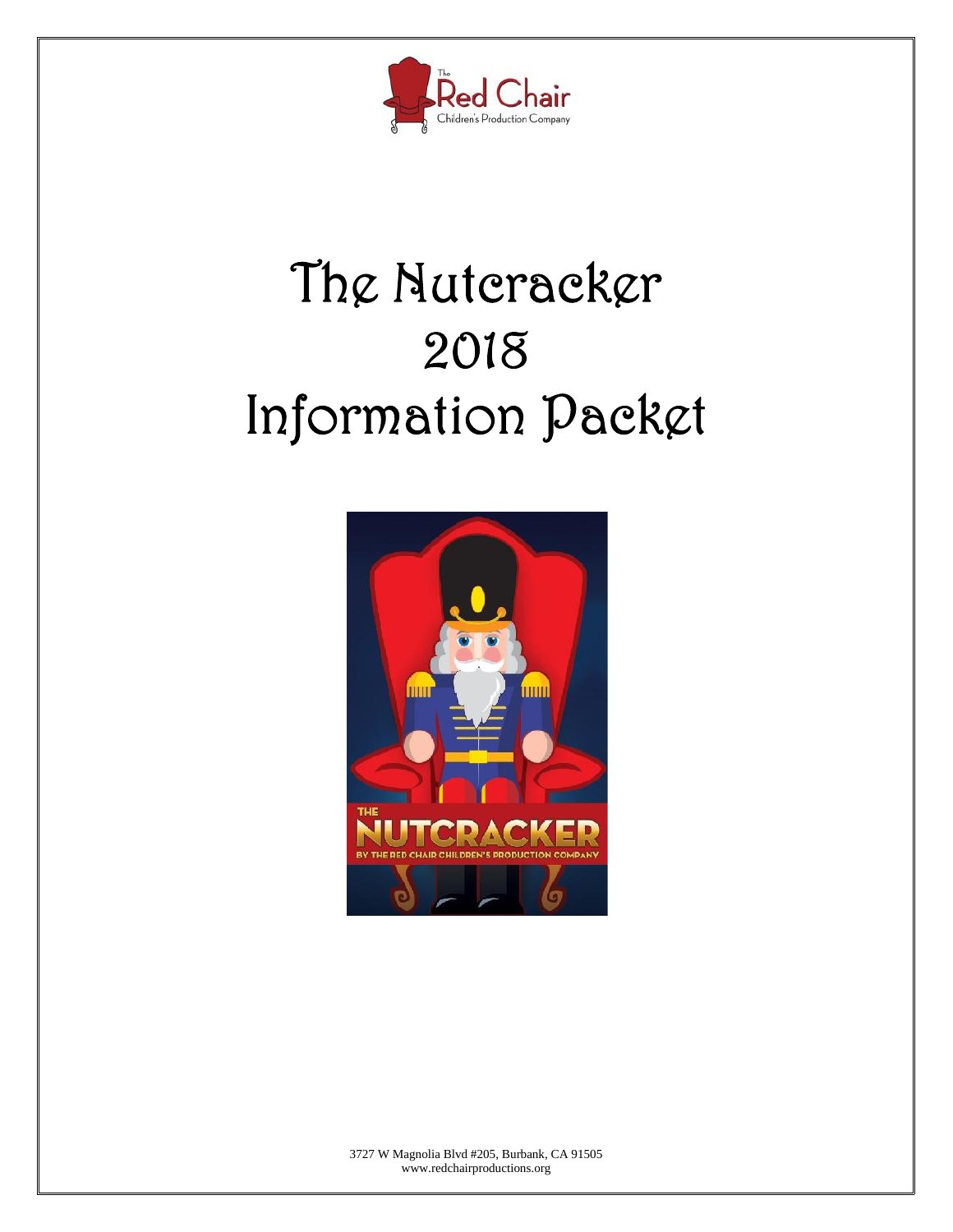Dear Cast Member,

Welcome to the Red Chair Children's production of **The Nuteracker**. We are excited you are joining us for our 13th year! To guarantee a successful show, we would like to review the following with you:



• We have a **mandatory** parent meeting on **Thursday, September 20th , 6:00pm** at the Little White Chapel 1711 N. Avon St, Burbank, CA 91505. The meeting will cover cast member schedules, expectations and mandatory guidelines. This

is where you can have all questions answered and sign up for your volunteer position.

•All cast members will receive an email invoice for their fees and must be paid no later than **Thursday, September 20th by 11:59pm.** All dues and fees are non-refundable.



•Being a grass roots program it is necessary that **1 adult volunteer per cast member** donate their time (a min of 10 hrs.) and/or services to the production and/or show. Please review the volunteer list on line. Parents have the opportunity to sign up for a volunteer position at the parent meeting. If you are not able to attend the parent meeting, please email theredchairchildren@hotmail.com , otherwise we will assign you a position on **October 6th**. We also require a credit card guarantee, so if a cast member family cannot fulfill their volunteer obligation, Red Chair will charge your credit card for the opt out fee of \$250.



• **GO FUND ME!** https://www.gofundme.com/nutcracker-2018rccpc. **Please help with our donation drive by posting on social media AT LEAST 5 times!** We are asking each of our participants to share our information with a local business or private sponsors. Fundraising is necessary in order to meet our goals and we need your help! Just one direct donation or program advertisement will help guarantee future shows**!**



•Find us on Facebook, Twitter and Instagram! You can help us defray expensive marketing costs by "**Liking & Following**" us on Facebook, Twitter and Instagram, suggesting us to your friends or posting The Nutcracker as an event on your page! We will also be posting rehearsal pictures and information on our page (www.redchairproductions.org). Check it out and help spread the word with the click of a button.

Finally, we would like to stress that creating and participating in a live performance takes time and effort. Our choreographers, staff and founders are allvolunteers and have donated their time to work with your child. We have provided you with the rehearsal schedule and would like you to review it carefully. If you choose to participate, your attendance at all rehearsals **is** mandatory. Excessive tardiness will be considered an absence. Given our tight time frame**,** when a cast member is absent or is late**,** we have to start over or review which is disrespectful to the choreographer and other cast members. Please consider the time commitment carefully prior to starting rehearsal.

We are excited to be bringing this classical ballet to the community. Visit our Facebook page or website www.redchairproductions.org for show information.

> *Executive Board Jennifer Bosco Landon Naomi Casali Gabrielle Edinburgh-Wald & Anna Smith*

*Parent Advisory Board Vartuhi Avagyan Karen Bowlin LeAnn Chaparro Cathy Dore Frankie Knight Alice Lord Nataly Panameno Heidi Shaffer Madzar Catie Young Naira Zhamkochyan*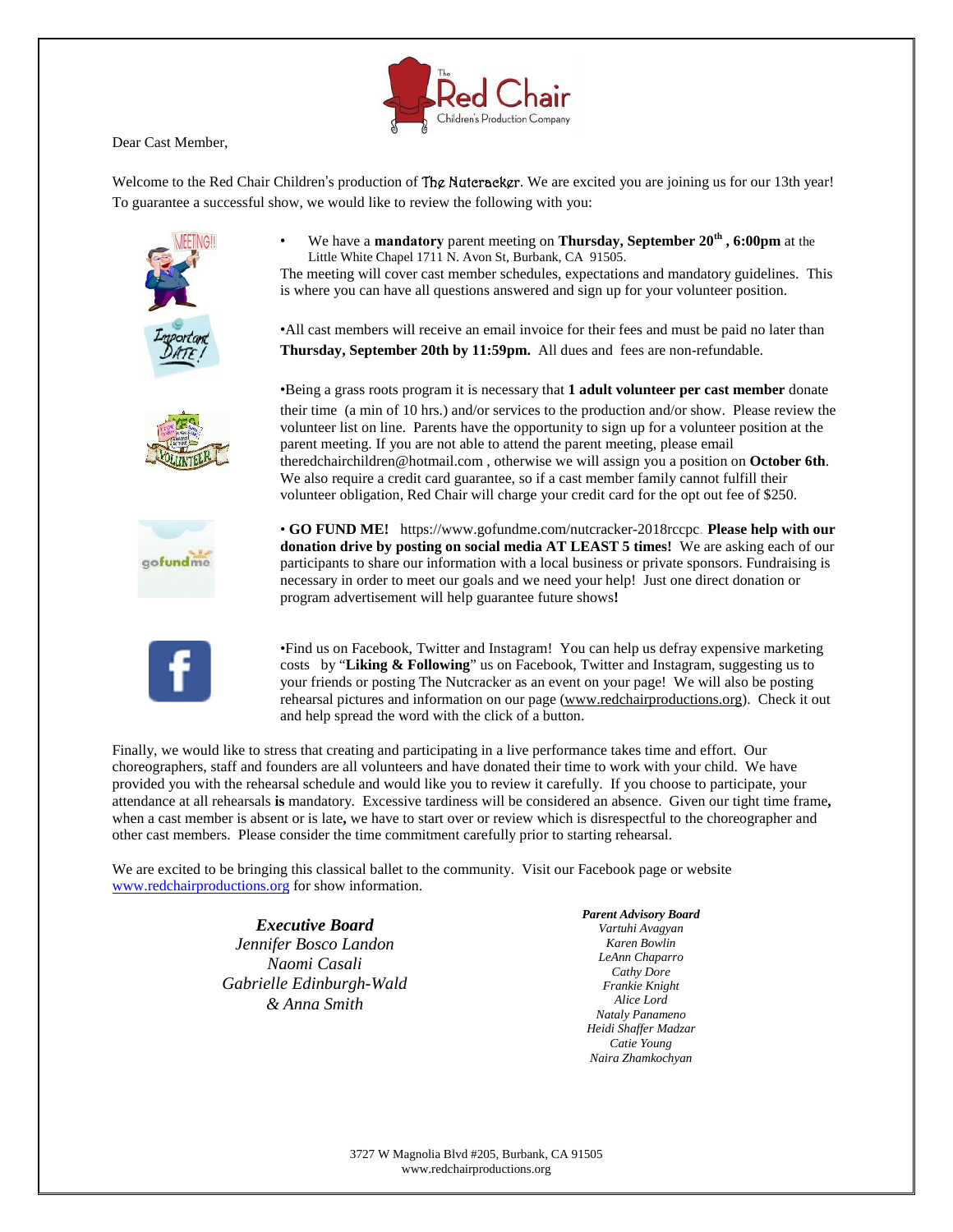

### **NUTCRACKER** 2018 Calendar

www.redchairproductions.org All rehearsals held at Host School: Burbank Dance Academy 2518 W Burbank Blvd, Burbank, CA 91505

### **September**<sup>0/15</sup>

|                 | 9/15                                      | Nutcracker Solo Auditions All Day Yogurtland Fundraiser   |  |
|-----------------|-------------------------------------------|-----------------------------------------------------------|--|
|                 | 9/16                                      | Nutcracker Auditions. All Day Yogurtland Fundraiser       |  |
|                 | 9/20<br>Mandatory Parent Meeting, 6:00pm. |                                                           |  |
|                 |                                           | Held at: The Little White Chapel                          |  |
|                 |                                           | 1711 N Avon Street, Burbank, CA 91505                     |  |
|                 | 9/21                                      | Alex Office Opens, Cast member Discount Code, NutCast18   |  |
|                 | 9/23                                      | Nutcracker Parent Performer Auditions 5:30pm @ BDA        |  |
|                 |                                           | Costume Fittings, Times TBD                               |  |
| <b>October</b>  |                                           |                                                           |  |
|                 | 10/7                                      | Costume Fittings, Times TBD                               |  |
|                 |                                           | Shoes to be turned in to costume dept. (See costume list) |  |
|                 |                                           | Committee Meetings: See Committee Schedule                |  |
|                 | 10/14                                     | <b>Cast member Headshots</b>                              |  |
|                 |                                           | <b>T-Shirt Orders Due</b>                                 |  |
|                 | 10/21                                     | Hair & Make-up Clinic                                     |  |
|                 |                                           | Last Day for Cast member discount tickets                 |  |
| <b>November</b> |                                           |                                                           |  |
|                 | 11/3                                      | Final Day for Special Family Discount                     |  |
|                 | 11/4                                      | <b>Committee Meetings: See Schedule</b>                   |  |
|                 | 11/11                                     | Program Dedications and Ad Sales Due                      |  |
|                 | $11/21 - 11/25$                           | Thanksgiving Break-No Rehearsals                          |  |
|                 | 11/29                                     | RC Kickette Rehearsal 4pm at Burbank City Hall            |  |
|                 |                                           |                                                           |  |

### **December**

| 12/1        | Burbank Tree Lighting Ceremony (RC Kickettes) 6pm   |
|-------------|-----------------------------------------------------|
| 12/2        | Mandatory All Cast Run Through at BDA: See Schedule |
|             | Committee Meetings: See Committee Schedule          |
| 12/4        | Load Out                                            |
| 12/5 & 12/6 | Full Dress and Tech Rehearsal @ Alex Theatre        |
| 12/7        | School Show 9:30am                                  |
| 12/8        | 2pm Public Show                                     |
| 12/9        | 2pm & 6pm Public Show                               |
| 12/10       | Load In                                             |
| <b>TBD</b>  | <b>Wrap Party</b>                                   |

\*All dates are subject to change and will be posted on FB & RCCPC Website.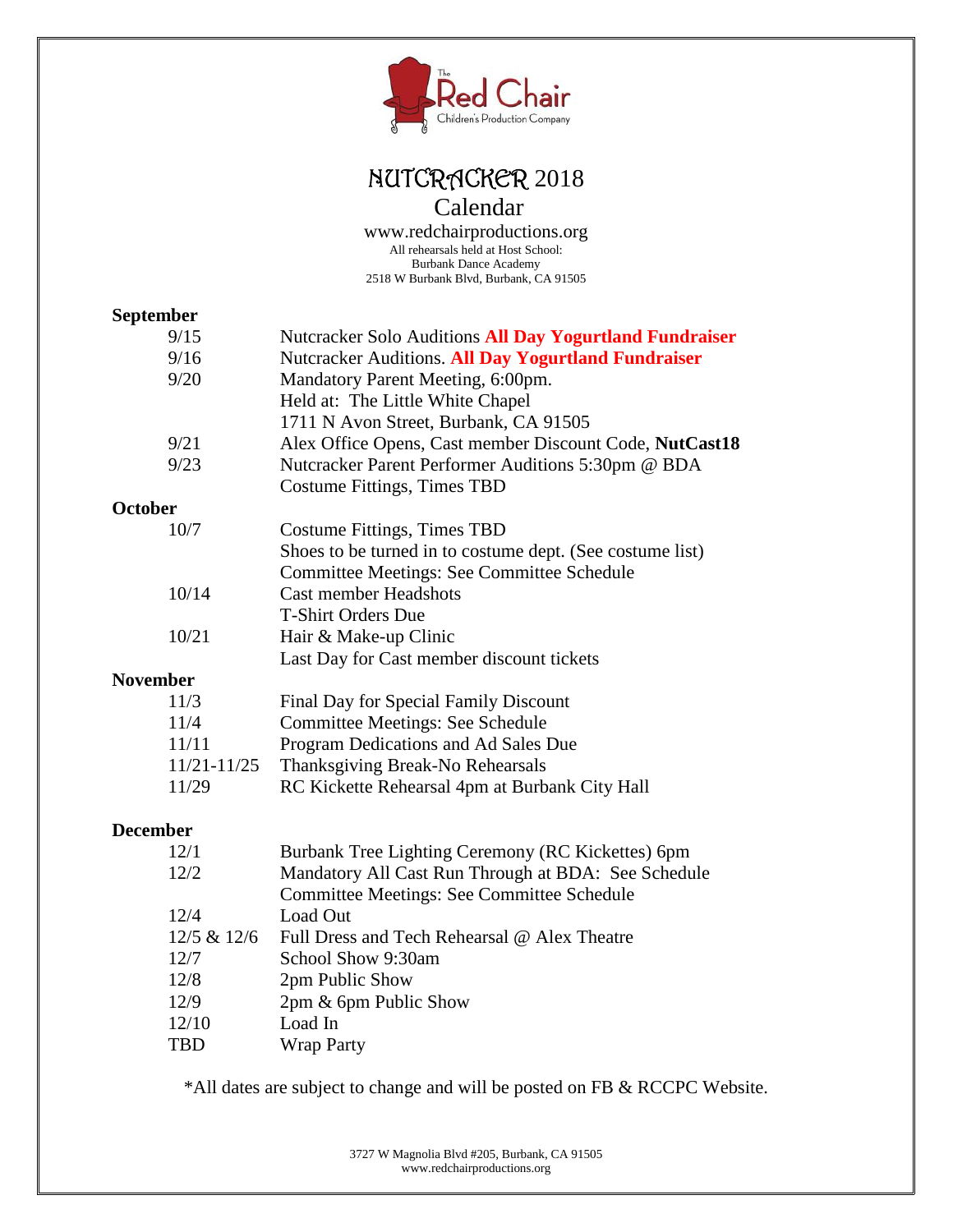

### **Commonly Asked Questions**

*1. Where are rehearsals held?* Regular rehearsals will be held at Burbank Dance Academy 2518 W. Burbank Blvd, Burbank.

#### *2. How doI get answers to my questions?*

The Red Chair Productions phone number is (818) 640-4645, theredchairchildren@hotmail.com or log onto www.redchairproductions.org. In addition, weekly email notifications will be sent, so make sure to provide your email.

*3. Is there a Parent Meeting?* Yes. There is a **mandatory parent meeting on Thursday, September 20 th at 6:00pm,** held at the Little White Chapel 1711 N. Avon St, Burbank, CA 91505.

#### *4. When are rehearsals?* Rehearsals begin Sun, Sept 23<sup>rd</sup> through the show date. The schedule is also posted on our website at www.redchairproductions.org.

*5. How dowe rent our costumes?* We will provide a rental costume for your child. Costume fees are included in your participation fees and are non-refundable.

#### *6. What other costume items am I responsible for?* You are responsible to provide the appropriate dance shoes, tights and undergarments (see costume attachment).

#### *7. Can I help with fundraising?*

Yes! We are an all-volunteer staff and need donations to have a successful program. This year we will be asking our performers to help fund our GoFundMe campaign by promoting it on social media and sending the link to friends & family. We also have an option for corporate sponsors. Please email theredchairchildren@hotmail.com or visit our website for more information.

#### *8. Can I volunteer?*

Yes! As our show is run by volunteers your help is essential to your child's success! All participating families must sign up for at least one position (a minimum of 10 hrs. of volunteer time per performer) for which they feel most comfortable or pay a volunteer opt out fee.

#### *9. What are the fees?*

Each cast member is required to become a current member of the Red Chair Children's Production Company. In addition there are mandatory participation fee, which includes their costume rental and T-Shirt. Additional costume fees may apply for double casting. Cast members are asked to sell or purchase a minimum of 5 tickets to the show. Cast members receive \$12 discount per ticket the first 30-days of ticket sales with code: **NutCast18.**

#### *10. How will I find outabout my child's part?*

All parts will be posted by audition number **on-line** only at www.redchairproductions.org by September 24<sup>th</sup> at 8pm..

#### *11. When & where are the shows?*

There are a total of four (4) shows. A school community performance on Friday, 12/08 at 9:30 am, a public performances on Saturday, 12/09 at 2:00 pm and Sunday 12/09 at, 2pm and 6pm.

#### *12. How do I purchase tickets?*

Tickets are available at The Alex Theatre Box Office window, via phone 818.243.2539, website: www.alextheatre.org or at The Americana At Brand Concierge Desk. Cast members receive \$12 discount per ticket the first 30-days of ticket sales with code: NutCast18.

*13. How do I get updates & information?* Each week cast members will receive an emailed newsletter with current information. Updated will also be posted to FB and on the website. For questions email theredchairchildren@hotmail.com or call (818) 640-4645.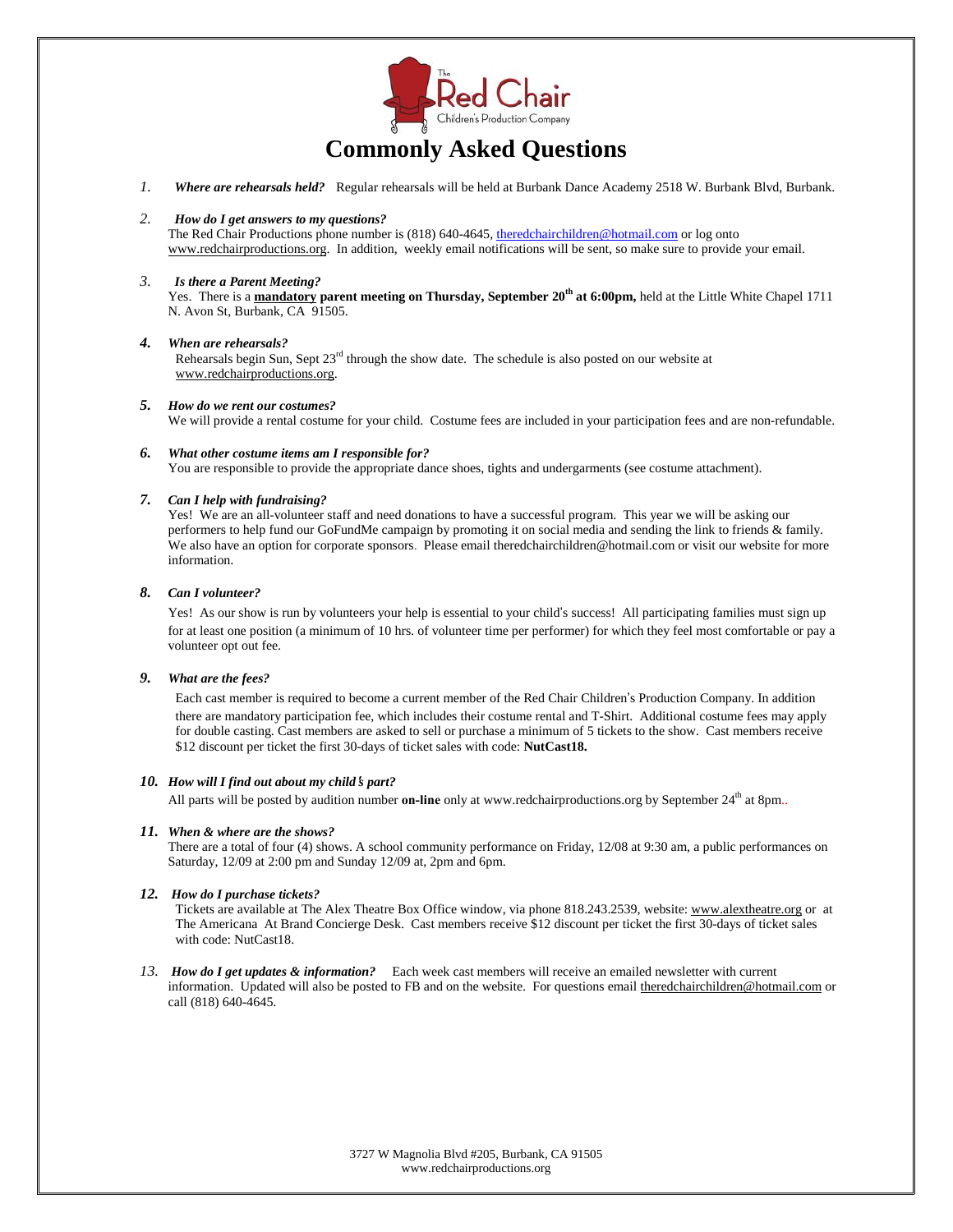

### **Nutcracker Rehearsal Schedule 2018**

All rehearsal held on Sundays: 9/23, 9/30, 10/7, 10/14, 10/21, 10/28, 11/04, 11/11 & 11/18

Location: Burbank Dance Academy 2518 W Burbank Blvd, Burbank, CA 91505

### **-ACT ONE-**

**Party Scene Act 1:Scene 1,** *Choreographer: Monica Sorce*

Clara, Clara's Friends, Fritz, Fritz's Friends, Maid/Butler, Party Guests, Drosselmeyer, Nutcracker, Dolls, Grandparents, Mother & Father -------------FIRST REHEARSAL FOR THIS SCENE 9/30--------------

CLARA, CLARA'S FRIENDS & MAID 5:30-7:00pm BEGINNING 9/30 FRITZ & FRITZ'S FRIENDS 5:30-7:00pm BEGINNING 9/30 PARTY GUESTS, MOTHER, FATHER,  $5.30-7:00 \text{pm}$  BEGINNING 10/07 GRANDFATHER & GRANDMOTHER  $\overline{5:30-7:00pm}$  BEGINNING 10/14 DOLLS 6:15-7:00 (9/30-10/21), 5:30-7:00 (10/28-11/18)

**Fight Scene Act 1: Scene 2**, *Choreographer: Joanne Parada*

NUTCRACKER & CLARA 10:00-12:00 BEGINNING 10/14 MICE, RATS, & MOUSE KING 10:00-11:00am (9/23-10/7) 10:00-12:00 (10/14-11/18) SOLDIERS, DRUMMER BOY 11:00-Noon (9/23-10/7) 10:00-12:00 (10/14-11/18)

**Snow Scene Act 1:Scene 3**, *Choreographer: April Ayers* SNOW FAIRIES, SNOWFLAKES & SNOW QUEEN 12:00-1:30pm

### **-ACT TWO-**

#### **Land Of The Sweets, ACT 2**

ANGELS & ARC ANGEL *Choreographer: April Ayers* 3:00-3:45pm See Below\* SUGAR PLUM *Choreographer: April Ayers* 3:30-5:30pm (10/14-10/28) See Below\* NUTCRACKER & CLARA *Choreographer: April Ayers* 3:45-5:30pm (9/23-10/28) See Below\* SPANISH *Choreographer: April Ayers* 1:30-2:00pm See Below\* ARABIAN *Choreographer: Monica Sorce* 7:00-7:45pm See Below\* CHINESE *Choreographer: Faye Bosco* 9:00-9:45am See Below\* MARZIPAN *Choreographer: April Ayers* 2:00-2:45pm See Below\* RUSSIAN *Choreographer: Jennifer Bosco Landon* 5:30-6:15pm See Below\* MOTHER GINGER *Choreographer: Joanne Parada* 9:00-9:45am See Below\* FLOWERS & DEW DROP FAIRY *Choreographer: Faye Bosco* 9:45-11:15am See Below\* SUGAR PLUM & CAVALIER, *Choreographer: José Carayol* TBD See Below\*

#### **\*ADDITIONAL REHEARSAL LAND OF THE SWEETS, ACT 2 Sun., 11/4, 11/11 & 11/18 3:45-5:30PM\***

### **MANDATORY ENTIRE CAST RUN THROUGH: SUNDAY, DECEMBER 2 ND**

| Party Scene Act 1: Scene 1,<br>Clara, Clara's Friends, Fritz, Fritz's Friends, Butler/Maid, Party Guests, Drosselmeyer, Nutcracker, Dolls, Mother, Father & Grandparents | 9:00-11:30am    |
|--------------------------------------------------------------------------------------------------------------------------------------------------------------------------|-----------------|
| Fight Scene Act 1: Scene 2,                                                                                                                                              | $11:00-1:00$ pm |
| Clara, Nutcracker, Drosselmyer, Mouse King, Mice, Soldiers, Drummer Boy, Rats                                                                                            |                 |
| <b>Snow Scene Act 1:Scene 3.</b>                                                                                                                                         | $12:30-1:30$ pm |
| Clara, Nutcracker, Snow Queen, Snow Fairies, Snowflakes                                                                                                                  |                 |
| <b>ENTIRE ACT 1 CAST &amp; ANGELS: Curtain Call Rehearsal</b>                                                                                                            | $1:30-2:30$ pm  |
| <b>LAND OF THE SWEETS, ACT 2</b>                                                                                                                                         | 3:30-6:30pm     |
| Clara, Nutcracker, Sugar Plum Fairy, Cavalier, Angels, Arc Angel, Spanish, Arabian, Chinese, Marzipan, Russian, Mother Ginger,                                           |                 |
| Gingersnaps, Baker, Gingerbread, Flowers, Dew Drop, Flower blossoms                                                                                                      |                 |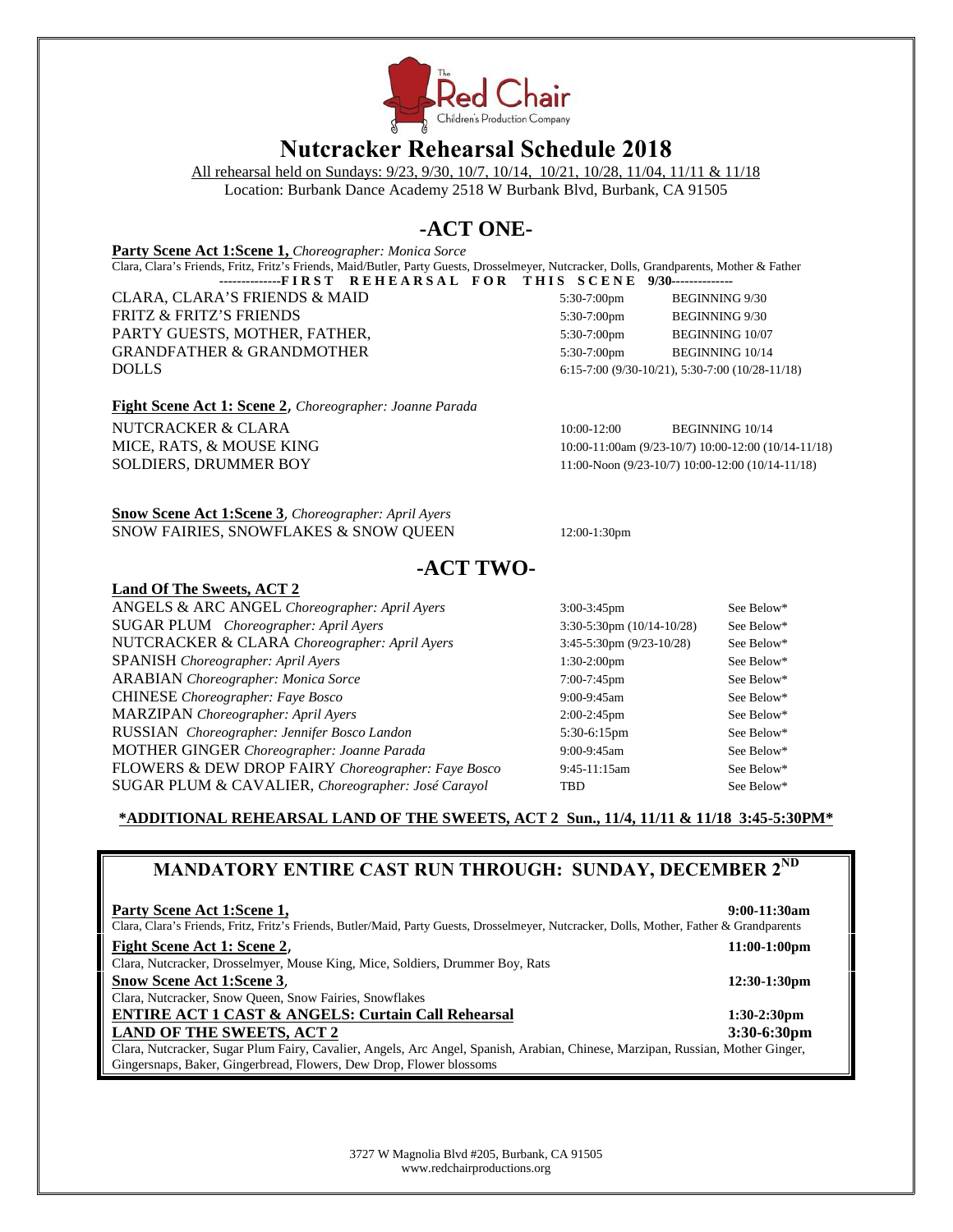

| <b>Ballet Slippers:</b><br><b>Pointe Shoes:</b><br>Tights:                                              | No canvas, all leather required in designated color.<br>All pink pointe shoes need to be pancaked. A pancake clinic will be announced.<br>CAPEZIO, Ultra Soft Transition Tight 916 9 (adult) 916c (Child)<br>Color - Ballet Pink OR Black (as specified below) |  |  |
|---------------------------------------------------------------------------------------------------------|----------------------------------------------------------------------------------------------------------------------------------------------------------------------------------------------------------------------------------------------------------------|--|--|
| <b>Nude Leo:</b>                                                                                        |                                                                                                                                                                                                                                                                |  |  |
|                                                                                                         | All items are available at Karabel Dancewear or through Discount Dance Supply                                                                                                                                                                                  |  |  |
| Mice/Rats:                                                                                              | Black tights, black long sleeve leotard, black ballet slippers (girls)<br>Black dance pants, black long sleeve shirt and black socks & black ballet slippers (boys)<br>2 High Buns (girls).<br>Black tights, Black pointe shoes (Mouse Queen)                  |  |  |
| Soldiers:                                                                                               | Pink tights, pink ballet slippers. Nude base leotard.<br>Hair is in a low bun (girls) and out of face (boys).                                                                                                                                                  |  |  |
| Clara &<br>Clara's Friends:                                                                             | Pink tights, nude leotard under dress and black leather slippers (shoes will be collected by Costume<br>Dept., all shoes to rehearsal by 10/14). Hair in high bun.                                                                                             |  |  |
| Fritz &<br>Fritz's Friends:                                                                             | Pink tights, nude leotard under costume(girls) white socks, white undershirt(boys) and black leather<br>slippers (shoes will be collected by Costume Dept., all shoes to rehearsal by 10/14). Hair in<br>Renaissance style ponytail or out of face.            |  |  |
| Chinese:                                                                                                | Pink tights, black leather ballet slippers (collected on 10/14), Hair in low bun, parted in middle.                                                                                                                                                            |  |  |
| Russian:                                                                                                | Pink tights, Nude leotard. Shoes & Hair TBD.                                                                                                                                                                                                                   |  |  |
| Maid/Butler:                                                                                            | Maid: Black tights and black character shoes, hair in bun. Butler: Black shoes, hair slicked back.                                                                                                                                                             |  |  |
| Ginger Snaps & Baker<br>Gingerbread:                                                                    | Pink tights, pink ballet slippers. Nude base leotard. Two low pony tails behind ears.                                                                                                                                                                          |  |  |
| Dolls:                                                                                                  | Pink tights and pink ballet slippers (Tutu Doll), black ballet slippers w/pink elastics, pink tights (<br>Soldier/Jester) Hair in a bun.                                                                                                                       |  |  |
| Sugar Plum, Snow Queen,<br>Snowflakes, Snow Fairies,<br>Flower Blossoms, Flowers,<br>Marzipan, Spanish, |                                                                                                                                                                                                                                                                |  |  |
| Dew Drop, Arc Angel:                                                                                    | Pink tights, pink ballet slippers or pancake pointe shoes and nude base leotard. Hair in high bun.                                                                                                                                                             |  |  |
| Arabian:                                                                                                | Pancake pointe shoes and nude tights, hair in a high pony tail.                                                                                                                                                                                                |  |  |
| Angels:                                                                                                 | Pink tights, pink leather ballet slippers. Nude base leotard. Hair in high bun.                                                                                                                                                                                |  |  |
| Cavalier & Nut Prince:                                                                                  | White tights & shoes                                                                                                                                                                                                                                           |  |  |
| Nutcracker:                                                                                             | Black shoes and black socks.                                                                                                                                                                                                                                   |  |  |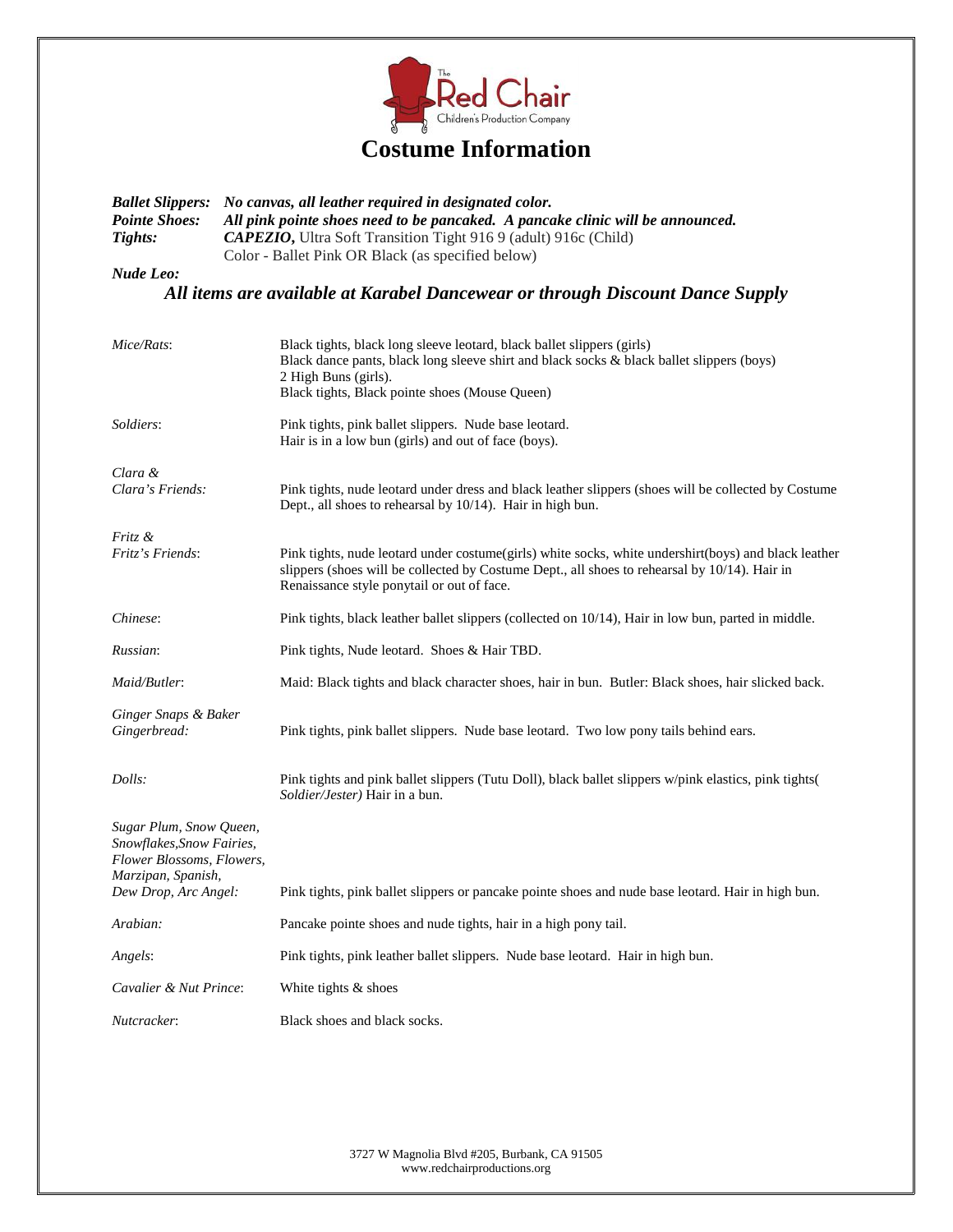

### **Makeup KIT Requirements**

All cast members will be required to wear theatre style make-up for the Dress Rehearsal and Performances. We will have volunteer make-up assistance available for cast members that have extensive and detailed make-up, however, each cast member is be responsible for applying and bringing their own base foundation, mascara and lipstick. Additionally, each cast member will be responsible for doing and maintaining their own hair. Hair for the show must be worn as requested below. For all rehearsals Cast members must purchase their own make-up kits from:

Nigel's Beauty Emporium in North Hollywood, and will receive a 20% discount.

All kits need to be purchased by 10/20/2018. Please bring to the hair & make-up clinic on 10/21/18.

#### **If your Character is not listed you do not need to purchase stage make-up for the show**.

| <b>KIT</b>         | Item(s)                                   | Character             |
|--------------------|-------------------------------------------|-----------------------|
| KIT A              | (1) LS-16 Ruby Red Lipstick               | Soldiers              |
| KIT <sub>B1</sub>  | (1) LS-52 Pink Tart Lipstick              |                       |
|                    | (1) FW1Gold Dust Lumiere Crème Eye Shadow |                       |
|                    | (1) DR-16 Cool Pink Blush                 | All Angels            |
| KIT B <sub>2</sub> | (1) LS-4 Dusty Rose Lipstick              | Fritz, Fritz Friends, |
|                    | (1) DR-61 Victorian Rose Blush            | Nutcracker & Maid     |
| KIT C              | (1) LS-16 Ruby Red Lipstick               |                       |
|                    | (1) DR-16 Cool Pink Blush                 |                       |
|                    | $(1)$ 48- Mondo Lashes                    |                       |
| KIT D              | (1) LS-52 Pink Tart Lipstick              | Gingersnaps           |
|                    | (1) DR-16 Cool Pink Blush                 | Flower Blossoms &     |
|                    | (1) Foundation to Match                   | Snowflakes            |
| KIT E1             | (1) LS-4 Dusty Rose Lipstick              | Clara &               |
|                    | (1) DR-61 Victorian Rose Blush            | Clara's Friends       |
|                    | (1) 307 GR- Mondo Lashes                  |                       |
| KIT E3             | (1) LS-16 Ruby Red Lipstick               | Chinese               |
|                    | (1) DR-16 Cool Pink Blush                 | Russian               |
|                    | $(1)$ 48-Mondo Lashes                     | Spanish &             |
|                    | (1) Foundation to Match                   |                       |
|                    | (1) LE-1 Black Liquid Eye Liner           |                       |
| KIT E4             | (1) LS-52 Pink Tart Lipstick              | Flowers & Marzipan    |
|                    | (1) DR-16 Cool Pink Blush                 |                       |
|                    | (1) Foundation to Match                   |                       |
|                    | $(1)$ 48-Mondo Lashes                     |                       |
|                    | (1) LE-1 Black Liquid Eye Liner           |                       |
| KIT E5             | (1) LS-52 Pink Tart Lipstick              | Snow, Snow Fairies &  |
|                    | (1) DR-16 Cool Pink Blush                 | Snow Queen            |
|                    | (1) Foundation to Match                   |                       |
|                    | $(1)$ 48-Mondo Lashes                     |                       |
|                    | (1) LE-1 Black Liquid Eye Liner           |                       |
|                    | (1) LCR-4 Silver Lumiere Crème Eye Shadow |                       |
| KIT E6             | (1) LS-52 Pink Tart Lipstick              | Sugar Plum Fairy &    |
|                    | (1) DR-16 Cool Pink Blush                 | Arabian               |
|                    | (1) Foundation to Match                   |                       |
|                    | $(1)$ 48-Mondo Lashes                     |                       |
|                    | (1) LE-1 Black Liquid Eye Liner           |                       |
|                    | (1) LU-14 Amethyst Lumiere Eye Shadow     |                       |
| KIT <sub>E7</sub>  | (1) LS-52 Pink Tart Lipstick              | Dew Drop &            |
|                    | (1) DR-16 Cool Pink Blush                 | Arc Angel             |
|                    | (1) Foundation to Match                   |                       |
|                    | $(1)$ 48- Mondo Lashes                    |                       |
|                    | (1) LE-1 Black Liquid Eye Liner           |                       |
|                    | (1) FW1Gold Dust Lumiere Crème Eye Shadow |                       |

#### **Nigels' Beauty Emporium 818-760-3902**

**Mon -- Fri, 9am - 6pm; Sat - Sun, 10am - 5pm 11252 Magnolia Blvd North Hollywood, CA 91601 West of Lankershim between Klump & Bakman**

3727 W Magnolia Blvd #205, Burbank, CA 91505 www.redchairproductions.org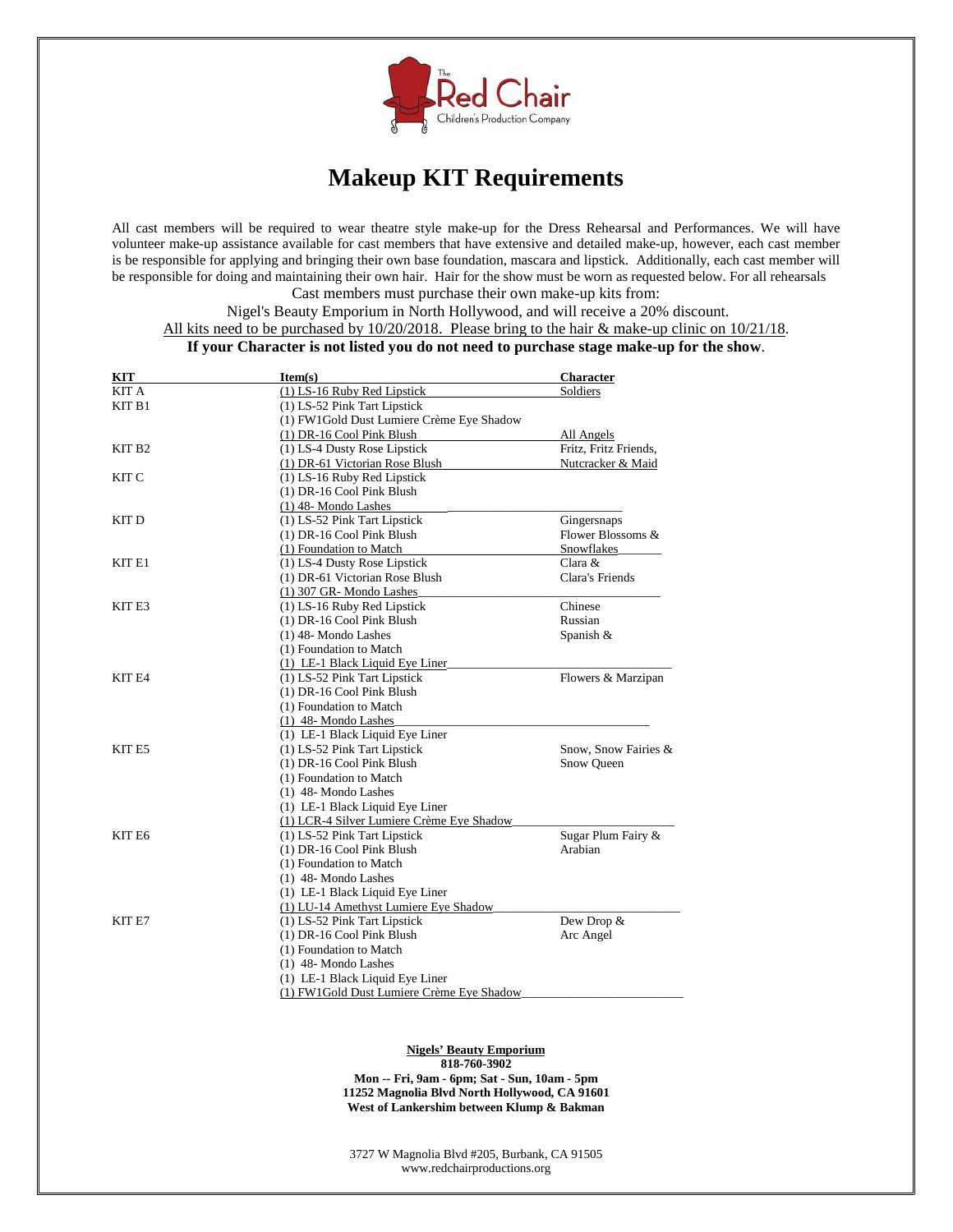

### **T-Shirt Order Forms**

Dear Parents,

Each cast member will receive one t-shirt which is included in the participation fees. Additional t-shirts and merchandise can be purchased for the 2018 Production of "The Nutcracker". The shirts are available in women's V neck and regular T-shirt style. All Nutcracker Cast merchandise is available by PRE-ORDER ONLY. We do not guarantee we will have any extras for sale or exchange, so please order sizes and quantities accurately. **All orders must be received no later than Sunday, 10/14/18.** All sales are final. theredchairchildren@hotmail.com

| Part_                                                                                                                                                 |                                                                                                                 |                           |                                                                                                                                                                                                     |  |
|-------------------------------------------------------------------------------------------------------------------------------------------------------|-----------------------------------------------------------------------------------------------------------------|---------------------------|-----------------------------------------------------------------------------------------------------------------------------------------------------------------------------------------------------|--|
| <b>Women's V-Neck \$25</b><br>Size<br>Quantity<br>Women's Extra Small<br>________ Women's Small<br>Women's Medium<br>Women's Large<br>Women's X-Large | Youth T-Shirt \$20<br>Quantity<br>Size<br>$\frac{1}{2}$ Youth Medium (6-8)<br>$\frac{1}{2}$ Youth Large (10-12) | Youth Extra Large (14-16) | <b>Adult T-shirts \$25</b><br>Size<br>Quantity<br>________ Adult Medium<br>_______Adult Large<br>___________Adult X-Large<br><b>Adult Black Apron \$15</b><br>Black Apron<br>Black Bag<br>Dance Tag |  |
|                                                                                                                                                       | Total # of Youth/Women's Shirts $x $25 = $$                                                                     |                           |                                                                                                                                                                                                     |  |
| Total # of Youth T-shirts Shirts                                                                                                                      |                                                                                                                 | $x \$20=$ \$              |                                                                                                                                                                                                     |  |
| Total # of Adult T-shirts                                                                                                                             |                                                                                                                 | $x \$25 = \$$             |                                                                                                                                                                                                     |  |
| Total # of Black Apron                                                                                                                                |                                                                                                                 | $\frac{\ }{2}$ x \$15=\$  |                                                                                                                                                                                                     |  |
| <b>Total Fees:</b>                                                                                                                                    |                                                                                                                 | $\mathbb{S}$              |                                                                                                                                                                                                     |  |
|                                                                                                                                                       |                                                                                                                 |                           |                                                                                                                                                                                                     |  |
|                                                                                                                                                       | Check $#$ Rec'd by: CC:                                                                                         |                           | Cash:                                                                                                                                                                                               |  |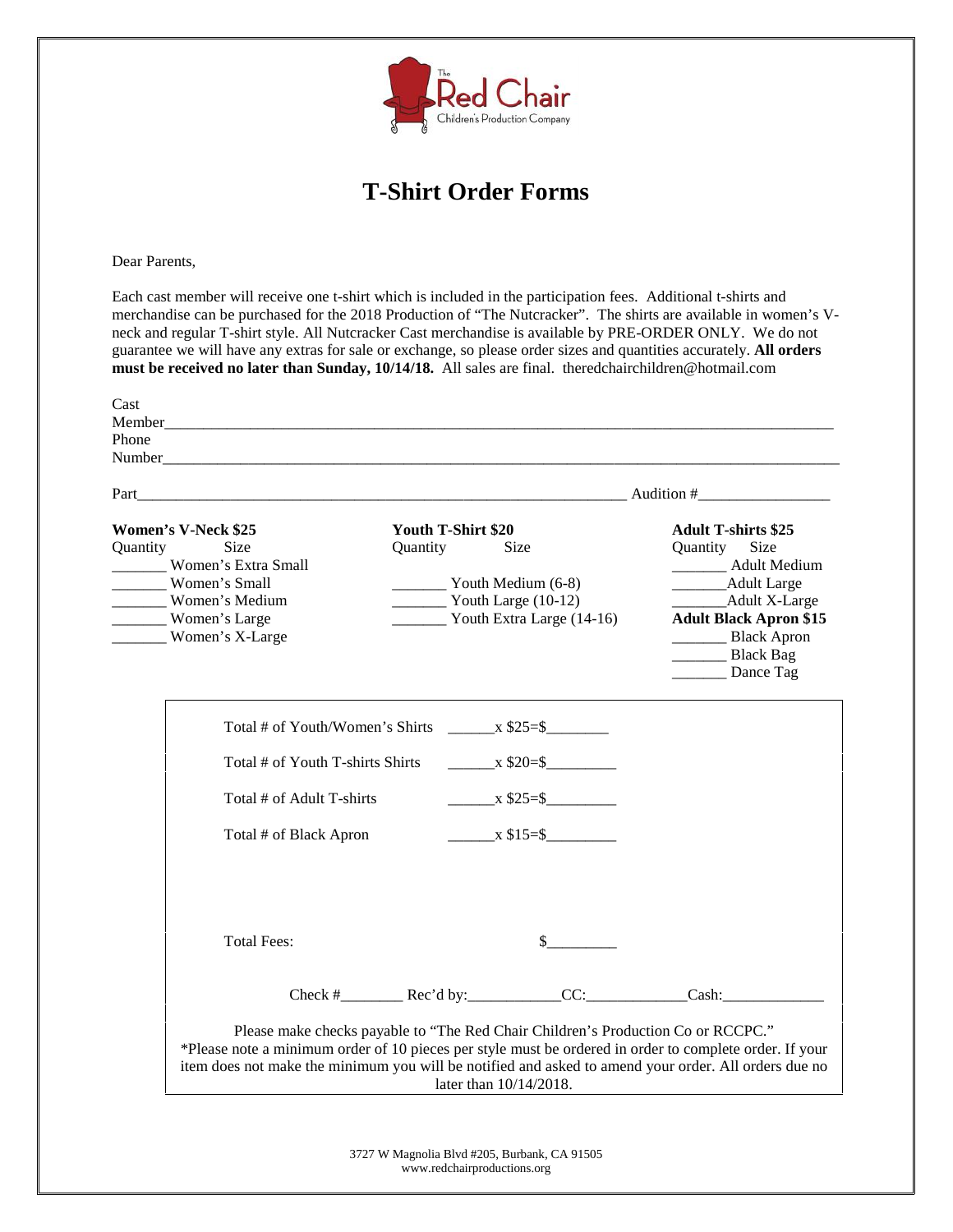

### **BUSINESS PROGRAM AD SALES**

# **Nutcracker 2018**

The Red Chair is devoted to providing live performing arts programs to area schools and to the community. Your support is crucial to the success of our program. We are excited to present the beloved classic ballet. There will be 3 performances between Friday, December 7, 2018 – Sunday, December 9, 2018 at The Alex Theatre seating for 1,381 per show- total reach 4,143.

|                                                                                                                                                                                                     | Price list:                                                          |  |  |
|-----------------------------------------------------------------------------------------------------------------------------------------------------------------------------------------------------|----------------------------------------------------------------------|--|--|
|                                                                                                                                                                                                     | Back -Outside Full Color Cover, 8.5 x 5.5: \$325 - Business Ad Only* |  |  |
| Back-Inside Full Color, 8.5 x 5.5: \$325 - Business Ad Only*                                                                                                                                        |                                                                      |  |  |
| Inside cover, Full Color 8.5 x 5.5: $$250*$                                                                                                                                                         |                                                                      |  |  |
|                                                                                                                                                                                                     | Full Page, Black/White, 8.5 x 5.5: \$200                             |  |  |
| Half Page, Black/White 4.25 x 5.5: \$175                                                                                                                                                            |                                                                      |  |  |
| Complete the form below and email artwork to RCCPCAds@gmail.com. You may also send artwork to<br>RCCPCAds.com. If you would like further information please contact LeAnn Chaparro at 818-489-3868. |                                                                      |  |  |
|                                                                                                                                                                                                     |                                                                      |  |  |
|                                                                                                                                                                                                     |                                                                      |  |  |
|                                                                                                                                                                                                     |                                                                      |  |  |
|                                                                                                                                                                                                     |                                                                      |  |  |
|                                                                                                                                                                                                     |                                                                      |  |  |
|                                                                                                                                                                                                     | $$325$ $$250$ $$200$ $$175$                                          |  |  |

- **•** Make checks payable to: RCCPC
- **•** All ads due by Sunday, November 11, 2018

 $\text{Cash } \_\_\_\_\_\_\_\_\_\_\_\_\_\_\_\_\_\_\_\_\_\_\_\_\_\_\_\_\_\_\_\_\_\_\_\_$ 

Rec. by\_\_\_\_\_\_\_\_\_\_\_\_\_\_\_\_\_

\*Only 1 available spot. Once it's sold, we will offer a black and white full page option.